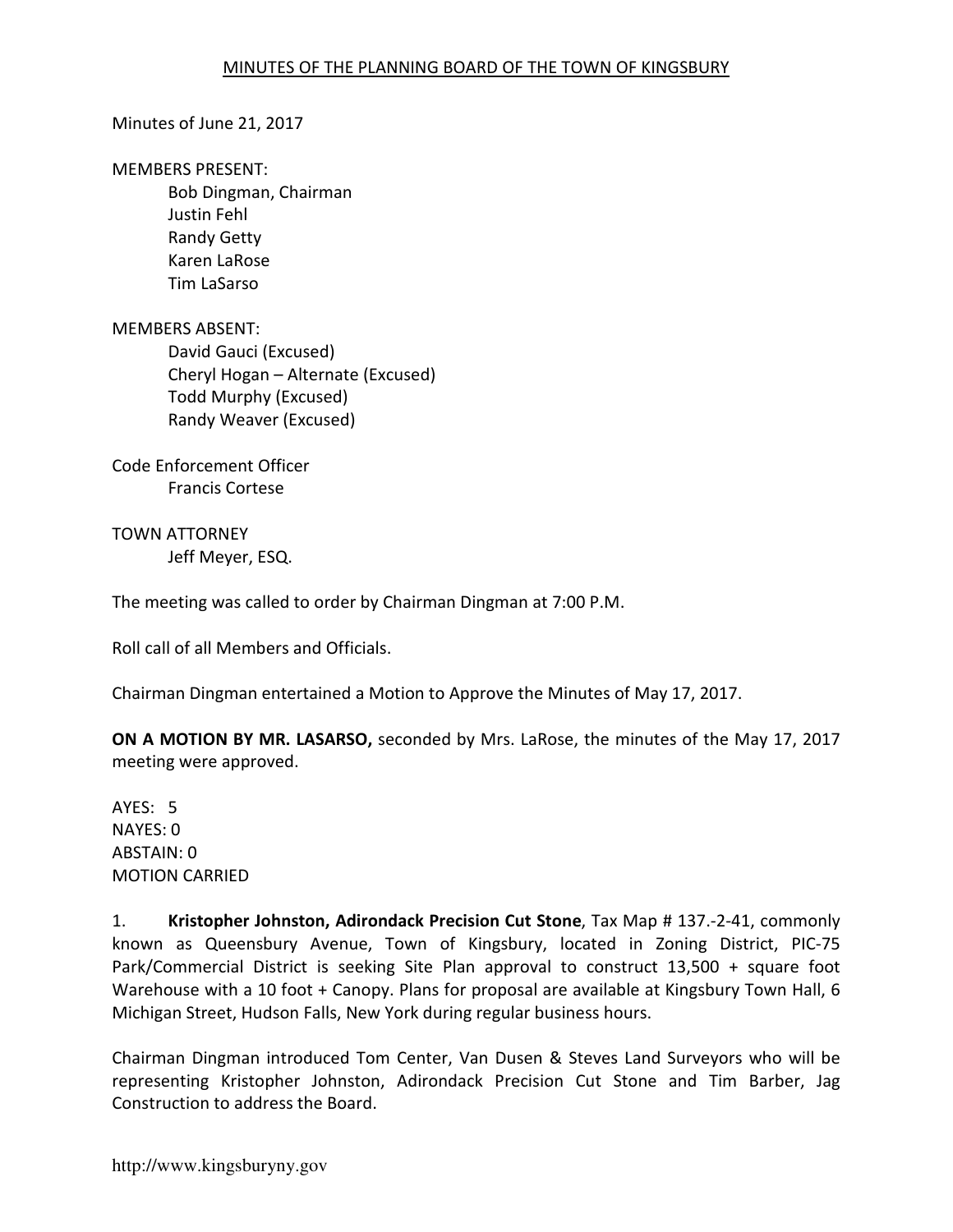Planning Board Meeting June 21, 2017 Page 2 of

Mr. Center stated they are proposing a 13,500+ square foot commercial warehouse at this location. This will be a relocation of their existing operation. The current operation is located at 536 Queensbury Avenue south of the proposed location. All utilities will come in from the front of the property. Adirondack Precision Cut Stone is currently renting space in in the current location. They are proposing to move into a building that Mr. Johnston owns with the same operation.

Chairman Dingman question if the building would be bigger than they currently are renting.

Mr. Center stated it is bigger for Adirondack Precision Cut Stone being there are multiple uses in the current building.

Mr. Johnston stated the building is not bigger but the out space at the current location is smaller.

Chairman Dingman stated the issue is and has been the outside storage.

Mr. Johnston stated everything will be stored inside. This is the reason they are building a new facility.

Chairman Dingman stated the inside storage is a plus.

Mr. Center stated on the north side of the building will be a canopy covering all storage that will be on an outside slab. There will not be any displays outside.

Mr. Cortese questioned if there was going to be an office in this building because tonight it is being proposed as a warehouse.

Mr. Center stated at this point they are not planning for an office. Eventually they may and will come back for approval of office space.

Brian King Jr., Fire Chief of Kingsbury Volunteer Fire Company, questioned if there would be machinery and a sprinkler system.

Mr. Center stated the sprinkler system is dictated by the square footage, type of build and what its use is.

Mr. Cortese stated the water department will need to review this application as well.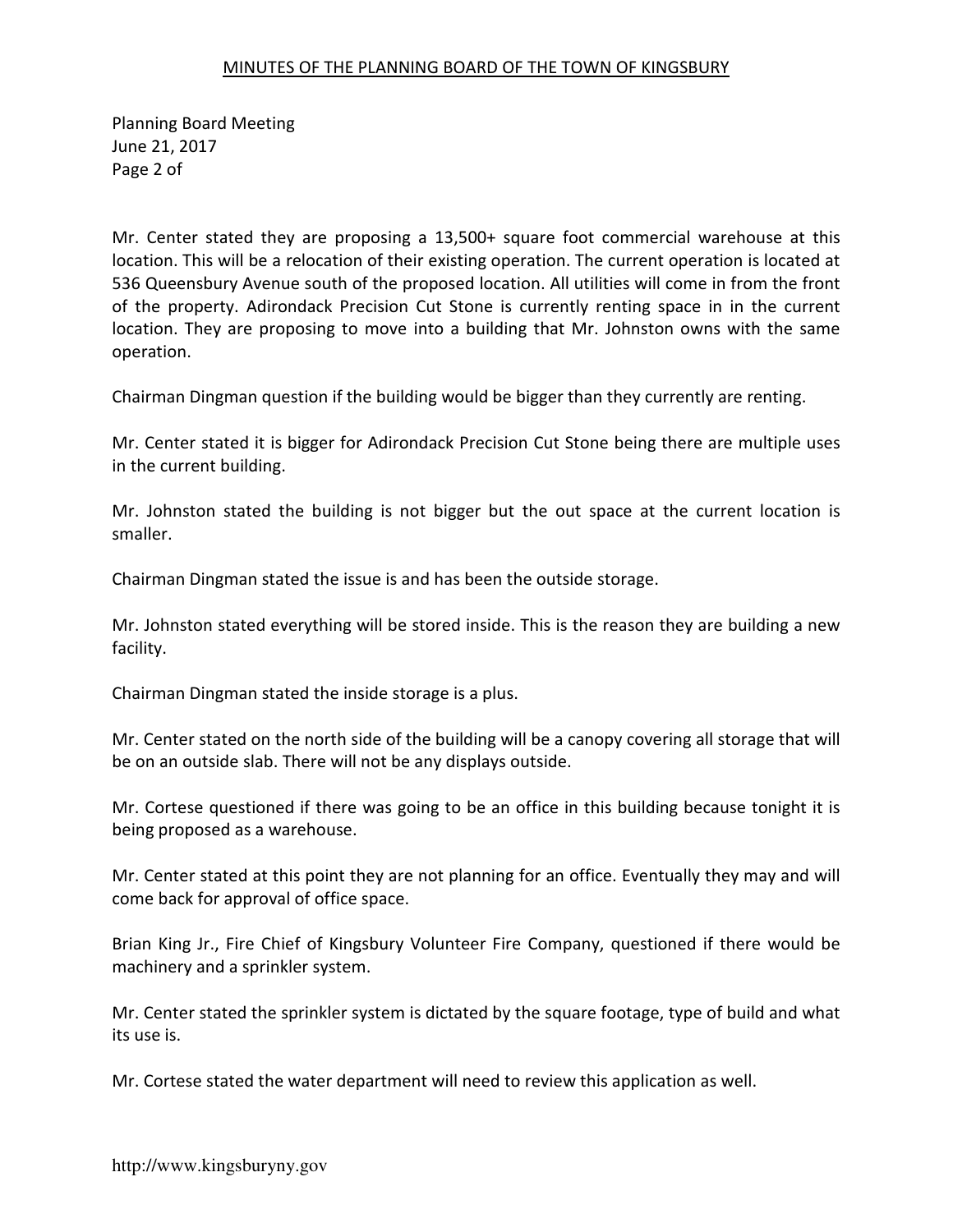Planning Board Meeting June 21, 2017 Page 3 of

Mr. King questioned if there was a driveway on the side of the building where the canopy is going to be in case of a fire.

Mr. Center stated there are overhead doors and the fire company will be able to access all areas of the building from them.

Chairman Dingman questioned Mr. King on what the fire company requires for a building.

Mr. King stated they like it when there is a driveway on all four sides of the building for the aerial rescues.

Mr. Center stated there is access on the neighboring property located at 536 Queensbury Avenue. There is a 30' set back from this property with a paved driveway that would provide access to this side of the building.

Mr. King questioned having a driveway in back of the building for the fire trucks.

Mr. Center stated the back of this property is all stormwater drainage and swale.

Mr. Cortese question Mr. Center regarding the Stromwater Management Report.

Mr. Center stated he did not have a stormwater design for the meeting tonight. After reviewing other projects he has done in the park he found the County treats the first half inch of run off onsite and then the owner continues with the devices needed. Mr. Center has designed and captured from the hard surface to offsite.

Mr. Cortese stated the IDA does have a copy of this plan and is having their engineer review it.

Mr. Center stated he will be in contact with Mr. Tom Jarrett of Jarrett Engineering who is the IDA Engineer.

Chairman Dingman opened the Public Hearing and will remain opened until the final approval.

Chairman Dingman stated this project was given to Washington County Planning Agency and Warren Washington IDA for their review. This Board has not heard back from either agency and therefore cannot make any decision tonight.

Discussion ensued among the Board with questions address by the Applicant's Representation and the Applicant.

http://www.kingsburyny.gov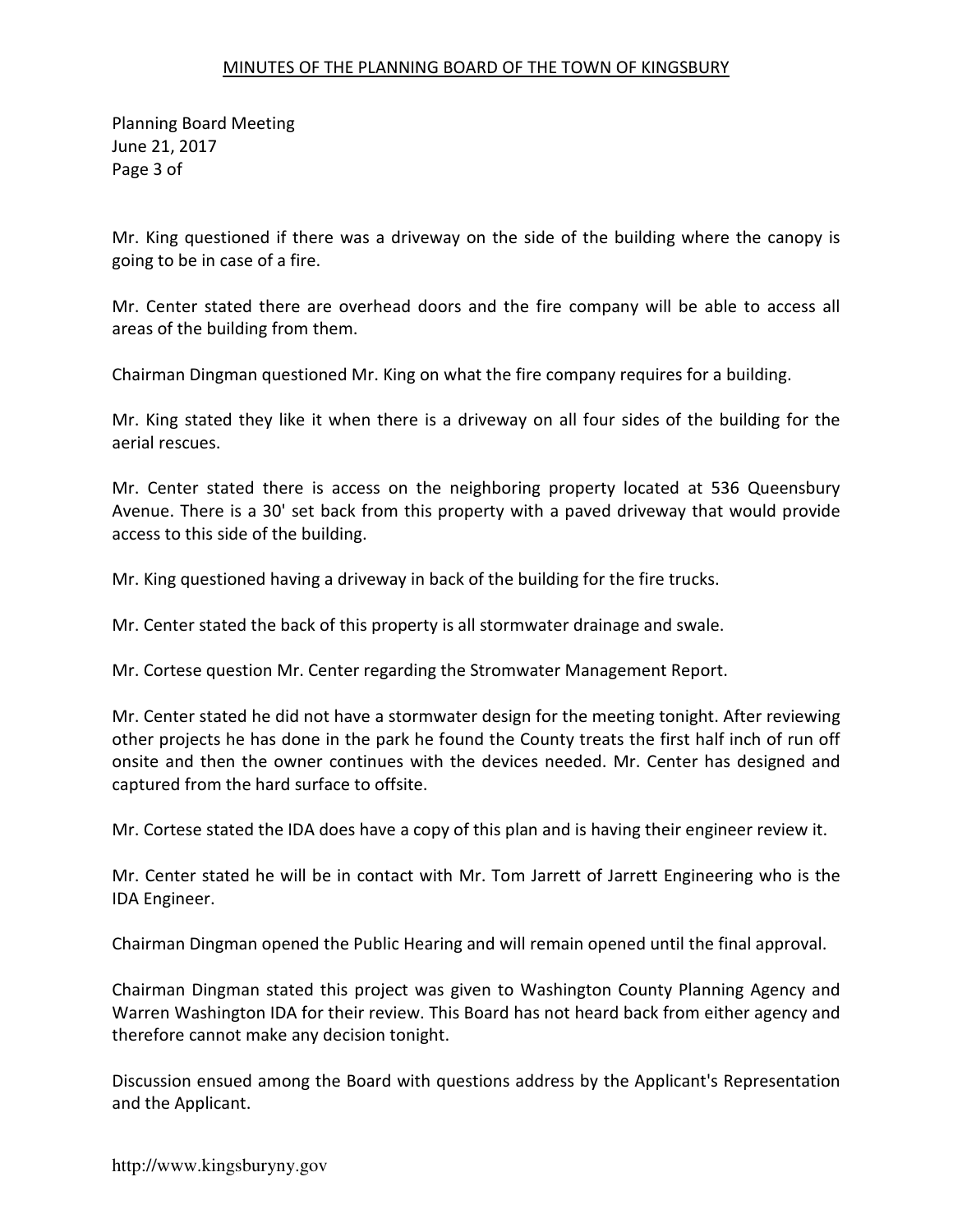Planning Board Meeting June 21, 2017 Page 4 of

**ON A MOTION BY MR. GETTY**, and seconded by Mr. Fehl the Kingsbury Planning Board declares lead agency status and having reviewed the short form SEQRA submission and having taken a hard look at the potential environmental impacts finds that there are no potential negative environmental impacts anticipated from this project and the Board issued a negative declaration on the project.

Mr. Johnston or Mr. Barber questioned if they could get a conditional approval.

Chairman Dingman stated this was not possible because the Board has not received any response from Washington County Planning Agency and Warren Washington IDA. Chairman Dingman offered to schedule a special meeting to the applicant when.

The Applicant chose to wait until the July 19, 2017 meeting.

2. **PRELIMINARY - BEST SELECT AUTO** contract vendee of Tax Map # 154.8-1-26 commonly known as 3606-3614 Burgoyne Avenue, Hudson Falls, located in Zoning District COM-1A, Commercial District, for Site Plan Review for a proposal to operate a used Car Lot Display at this location. Plans for proposal are available at Kingsbury Town Hall, 6 Michigan Street, Hudson Falls, New York during regular business hours.

Chairman Dingman introduced Al Zito, Best Select Auto to address the Board.

Mr. Zito stated he has been an auto dealer for the past 20 years to supplement his Social Security. He had a dealer ship in South Glens Falls and on Dix Avenue, Queensbury. The owner of the Dix Avenue Property closed the business.

Mr. Zito stated he will be displaying his vehicle in front of the small storage building on this property. The storage building does not have water and will be used only for storage. He will have his office in the building next to the storage building. At this point there will be 6 to 8 cars on the lot and not to exceed 25 vehicles.

Mr. Fehl questioned if there would be one or two rows of cars.

Mr. Zito stated he will probably have two rows of cars that will be spread out. There is approximately 60 feet to the fence that will be used for the display of cars.

Mr. King questioned what would be in the storage building.